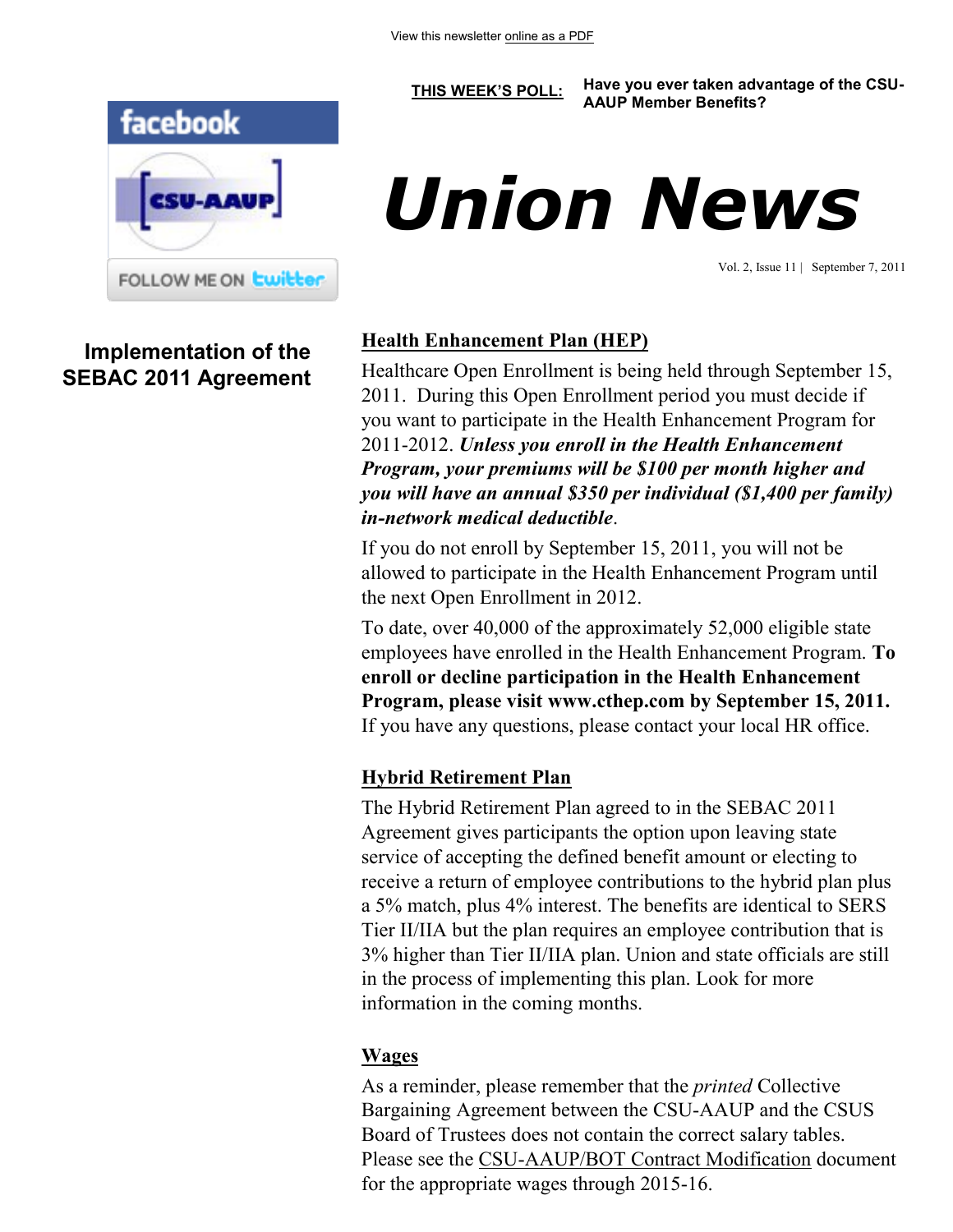| <b>Workload Study</b> | CSU-AAUP contracted with researchers from the New England<br>Resource Center for Higher Education (NERCHE) to perform a<br>workload study, which began fall 2008. NERCHE has completed<br>its data gathering, concluding its surveys and site visits. NERCHE<br>also worked diligently with the CSU System Office and the<br>institutional research directors on each campus to obtain load<br>credit data that are categorized in meaningful and consistent<br>ways. NERCHE noted some data categorization issues and<br>worked closely with the System office on these matters. |
|-----------------------|-----------------------------------------------------------------------------------------------------------------------------------------------------------------------------------------------------------------------------------------------------------------------------------------------------------------------------------------------------------------------------------------------------------------------------------------------------------------------------------------------------------------------------------------------------------------------------------|
|                       | Copies of the complete workload study can now be viewed<br>online. The CSU System report can be read here, and individual<br>campus reports can be found here.                                                                                                                                                                                                                                                                                                                                                                                                                    |
|                       | Principal Investigator Dr. Jay R. Dee will report on the findings<br>from the comprehensive study at the following dates and times:                                                                                                                                                                                                                                                                                                                                                                                                                                               |
|                       | CCSU: September 19, 3-4:30, Vance 105                                                                                                                                                                                                                                                                                                                                                                                                                                                                                                                                             |
|                       | ECSU: September 21, 5:30-7:30, Webb Hall Faculty Lounge                                                                                                                                                                                                                                                                                                                                                                                                                                                                                                                           |
|                       | SCSU: September 19, 12-2, Engleman B 121                                                                                                                                                                                                                                                                                                                                                                                                                                                                                                                                          |
|                       | WCSU: September 21, 12-2, Midtown Student Center, Room 201                                                                                                                                                                                                                                                                                                                                                                                                                                                                                                                        |
|                       |                                                                                                                                                                                                                                                                                                                                                                                                                                                                                                                                                                                   |

# **Connecticut Lobbying Conference**

**30th Annual Connecticut Lobbying Conference Thursday, October 27, 2011 8:30 – 4:30 PM** 

#### **The Lyceum, 227 Lawrence St., Hartford, CT**

As you know, CSU-AAUP advocates for our members at the General Assembly, but the best advocate for CSU-AAUP is YOU. This year alone, we are facing a major transition: the dissolution of the CSUS Board of Trustees as CSU, the Community Colleges, and Charter Oak are all now under purview of the Board of Regents.

Learn the nuts and bolts of advocacy at this conference! You will have the opportunity to learn more about how state government operates, improve your advocacy skills, or simply network with legislative leaders and influential lobbyists.

To view the program, see [www.bettygallo.com.](http://www.bettygallo.com) If you are interested in attending the conference, please contact your local AAUP office.